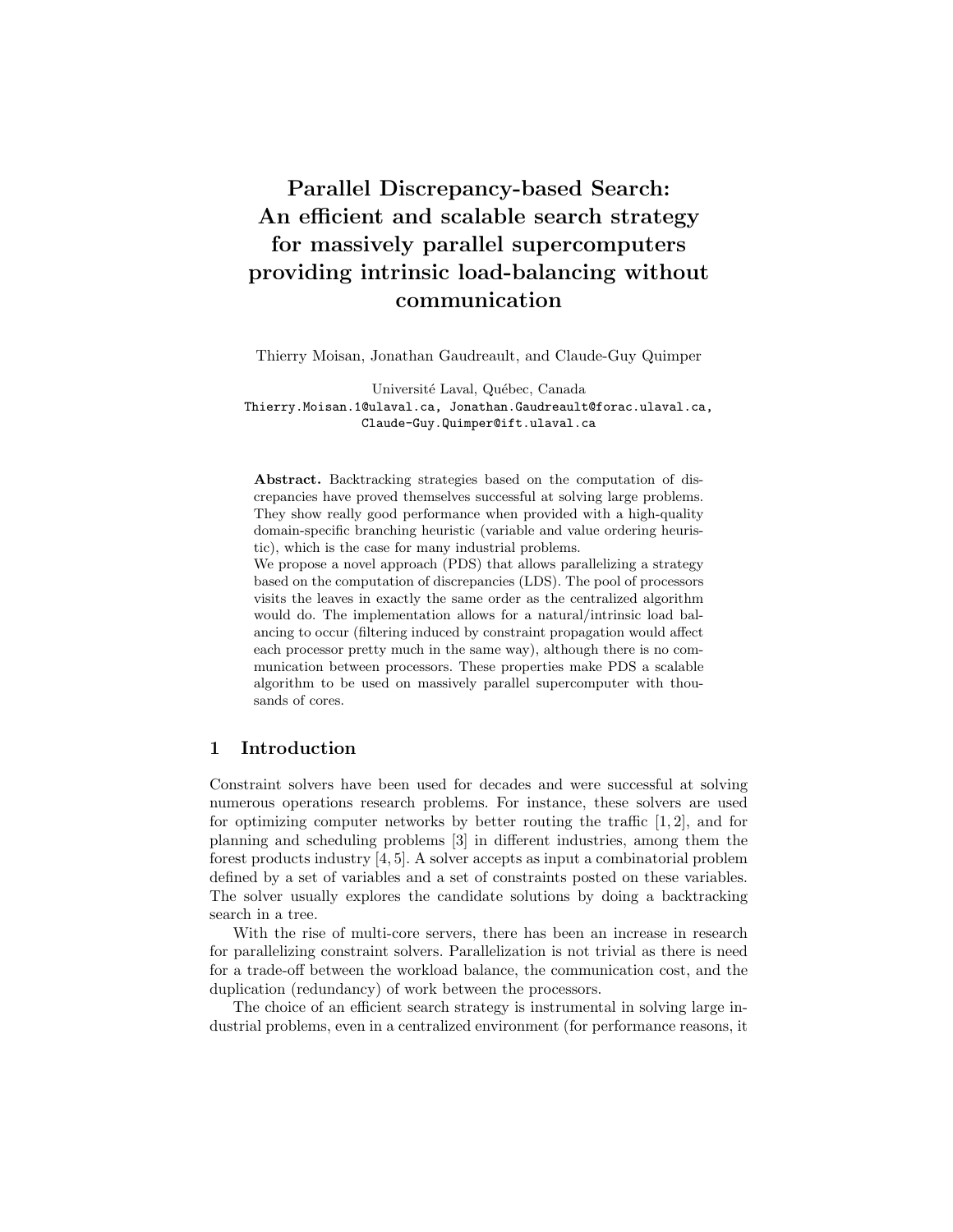is essential to explore the most promising leaves first). Among others, backtracking strategies based on the analysis of discrepancies such as LDS [6], DDS [7], and DBDFS [8] have proved themselves successful at solving large problems. They show really good performance when provided with a high-quality branching heuristic (that is, variable and value ordering heuristic), which is the case for many industrial problems (e.g. [5]).

In this article, we propose a novel approach (PDS) that allows parallelizing a strategy based on the computation of discrepancies (i.e. LDS). The proposed approach shows the following characteristics:

- The pool of processors globally visits the leaves in exactly the same order as the centralized version of LDS would do.
- There is no need for communication between the processors.
- The implementation allows for a natural/intrinsic load balancing to occur (filtering induced by constraint propagation would affect each processor pretty much in the same way).
- The method provides robustness (if a processor dies, it can be replaced by a new one that must however restart the work allocated to this processor).
- It offers pretty good scaling: adding additional processors can never slow down the global process as happens with approaches using communication (however, redundancy between processors increases with the number of processors used).

These properties make PDS a scalable algorithm that we intend to use to solve industrial problems from the forest products industry (see  $[4, 5]$ ) using a massively parallel supercomputer called COLOSSE deployed at Université Laval (7680 cores). However, as this is an ongoing work, at this stage we do not provide a comprehensive performance analysis using industrial data. The focus of this paper is rather to provide a description of the proposed algorithm, and a discussion and analysis of its properties using synthetic data.

The remainder of this paper is organized as follows. Section 2 reviews basic concepts related to parallel tree search. Sections 3 and 4 describe the original algorithm and the parallel version. Section 5 reports theoretical results and evaluates the performance of the algorithm on synthetic trees in order to illustrate different characteristics of the algorithm. Section 6 concludes the paper.

## 2 Basic Concepts

This section provides an overview of the main approaches regarding parallel tree search. We then give an overview of previous attempts that were made in order to parallelize discrepancy-based strategies.

#### 2.1 Search space in shared memory

The simplest method for parallel tree search is implemented by having many cores share a list of open nodes (nodes for which there is at least one of the children that is still unvisited). Starved processors just pick up the most promising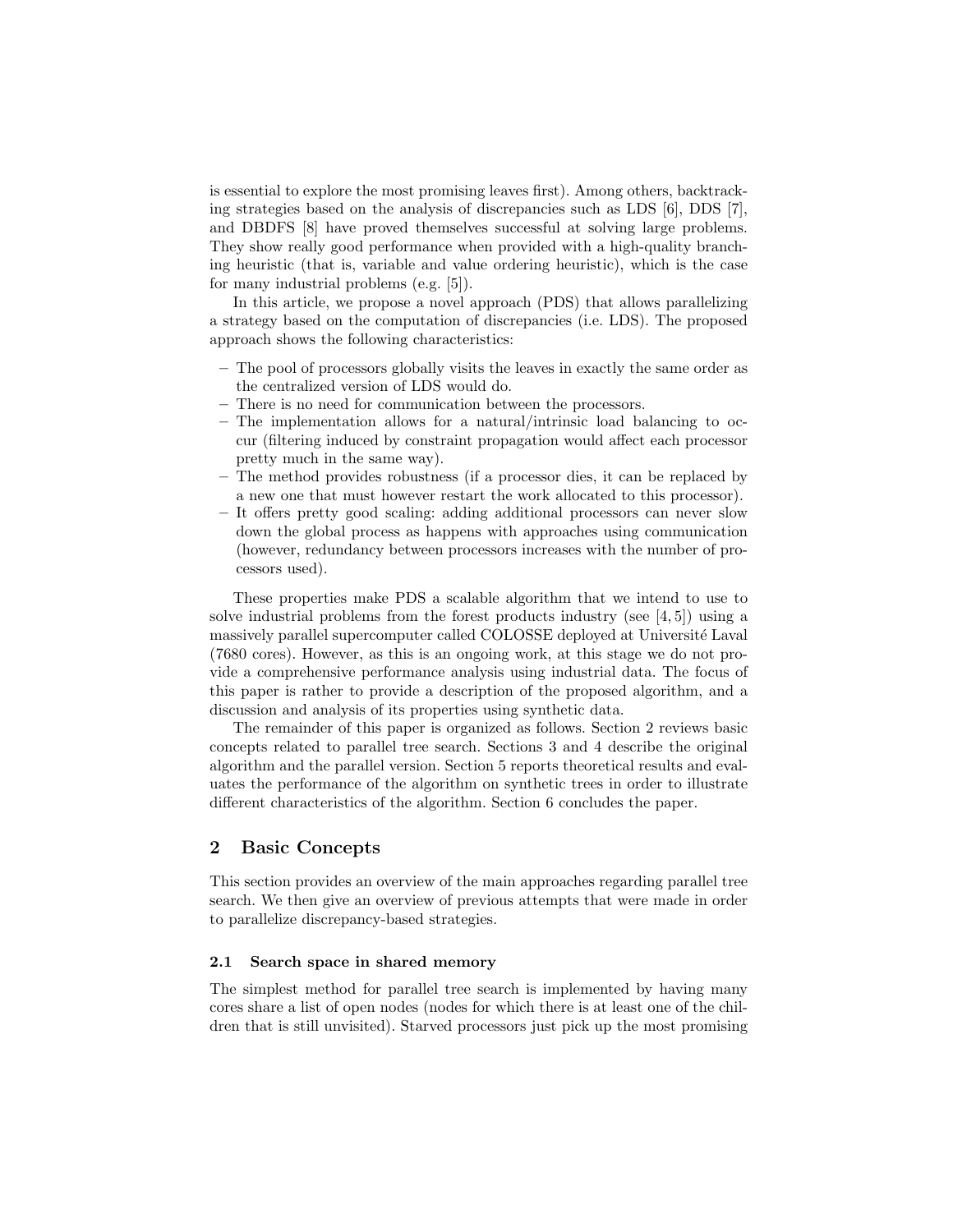node in the list and expand it. By defining different node evaluation functions, one can implement different strategies (DFS, BFS and others). A comprehensive framework based on this idea was proposed in [9]. Good performance is often reported, as in [10] where a parallel Best First Search was implemented, and evaluated up to 64 processors.

Although this kind of mechanism intrinsically provides excellent load balancing, it is known not to scale beyond a certain number of processors; beyond that point, performance starts to decrease. For this reason, the approach cannot easily be adapted for massively parallel supercomputers with thousands of cores.

#### 2.2 Search space splitting / work stealing

This family of approaches is often reported as the most frequently seen in the literature [11]. The main idea is to have the search tree split into different regions allocated to processors (e.g. one processor branches to the left, the other processor branches to the right). As it is unlikely those subtrees will be of equal size, a work stealing mechanism (see [12, 13]) is needed. Because it uses both communication and computation time, this cannot easily be scaled up to thousands of processors. In practice, we observe a decrease in performance when reaching a certain number of processors. However, interesting work was reported in [14]; the authors allocated specific processors to coordination tasks, allowing an increase in the number of processors that can be used before performance starts to decline.

Another promising approach is reported in [11]. The authors used a search space splitting mechanism allowing good load balancing without needing a work stealing approach. They use a hashing function allocating implicitly the leaves to the processors. Each processor applies the same search strategy in its allocated search space, which solves the load balancing problem. However, like previous approaches, leaves are globally visited in a different order than they would be on a single-processor system. This could be a pity in situations where we know a really good domain-oriented search strategy, a strategy that the parallel algorithm failed to exploit to its full potential.

### 2.3 Las Vegas algorithms / portfolios

This approach consists in allocating the same search space to each processor. Each processor explores it using a different strategy, leading to a different visiting order of the leaves. No communication is required and an excellent level of load balancing is achieved (they all search the same search space). Even if this approach causes a high level of redundancy between processors, the approach shows really good performance in practice. In [15] the approach was greatly improved by using randomized restart [16–18] on each processor.

As there is no communication between processors, this approach is fully scalable, although on small multi-core computers some authors increase the efficiency of the method by allowing processors to share information learned during the search (e.g. nogoods, see [19]).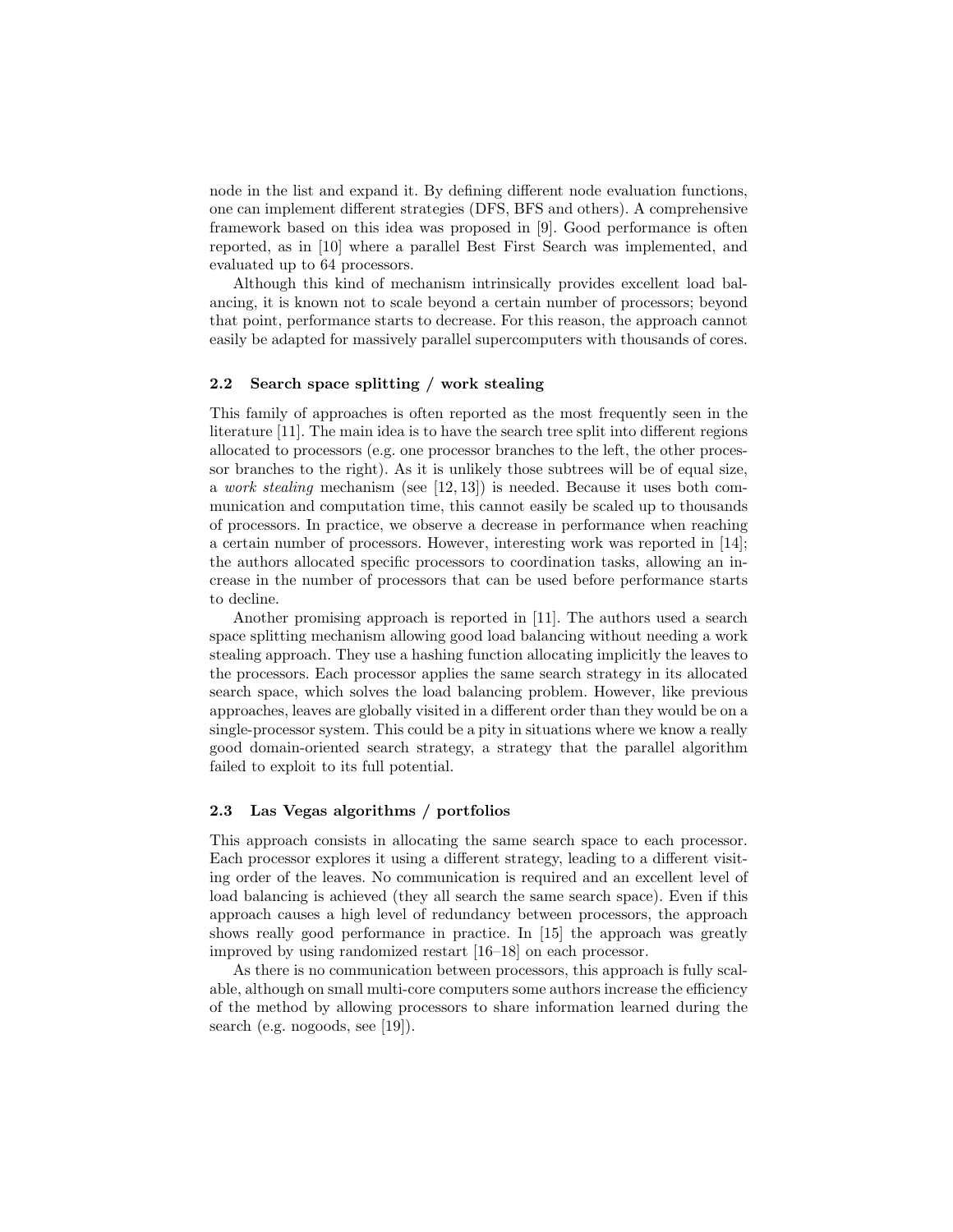In general, the main advantage of the algorithm portfolio approach is that one does not need to know a good search strategy beforehand: many strategies will be automatically tried at the same time by the parallel system, thanks to randomization. This is very useful because, as mentioned by [20] and [21], defining good domain-specific labelling strategies (that is, variable and value ordering heuristic) is a difficult task.

However, for complex applications where general strategies are inefficient and where very good domain-specific strategies are known (e.g. [4, 5]) one would like to have the parallel algorithm exploit the domain-specific strategy. In the next section, we will describe a classic backtracking algorithm (LDS) that is known to be efficient in centralized context when a good variable/value selection heuristic is provided. We will then propose in Section 4 a parallel implementation.

To the best of our knowledge, it is the first time that LDS is parallelized this way. In [14] LDS was used locally by processors to search in the trees allocated to them (by a tree splitting / work stealing algorithm) but the global system did not replicate an LDS strategy. The original centralized LDS being an iterative algorithm, Boivin [22] tried running the first k iterations at the same time on  $k$ processors. The approach did not prove to be efficient for the following reason: when LDS is provided with a good labelling strategy, the  $k^{th}$  iteration of LDS visit leaves that have considerably less expected probability of success than those in the first iterations. Therefore, for domain-specific problems where centralized LDS is known to be good, only the first few processors were really helpful in the parallel implementation. Moreover, they were experimenting load balancing problems.

Finally, LDS was adapted for distributed optimization in [23, 24]. However, distributed problems (DisCSP [25], DCOP [26] and HDCOP [27]) refers to a different context than parallel computing. These are problems that are distributed by nature; different agents are responsible for establishing the value of distinct variables and communication/coordination are inherent to those approaches. Therefore, the algorithm called MacDS we proposed in [23, 24] could not serve as a basis for a scalable parallel LDS algorithm.

The next section provides a comprehensive description of the centralized version of LDS that will be parallelized in Section 4.

### 3 LDS

The search space of a problem can be represented as a tree where each node corresponds to a partial assignment. The root is the empty partial assignment and the leaves are complete assignments (also called solutions). Each child has one more variable assigned than its parent. In their description of LDS, Harvey and Ginsberg [6] consider binary search trees, i.e. trees where each non-leaf node has two children. In this section we present a generalization of LDS to  $n$ -ary trees which includes a modification by Walsh [7] that prevents visiting a leaf more than once.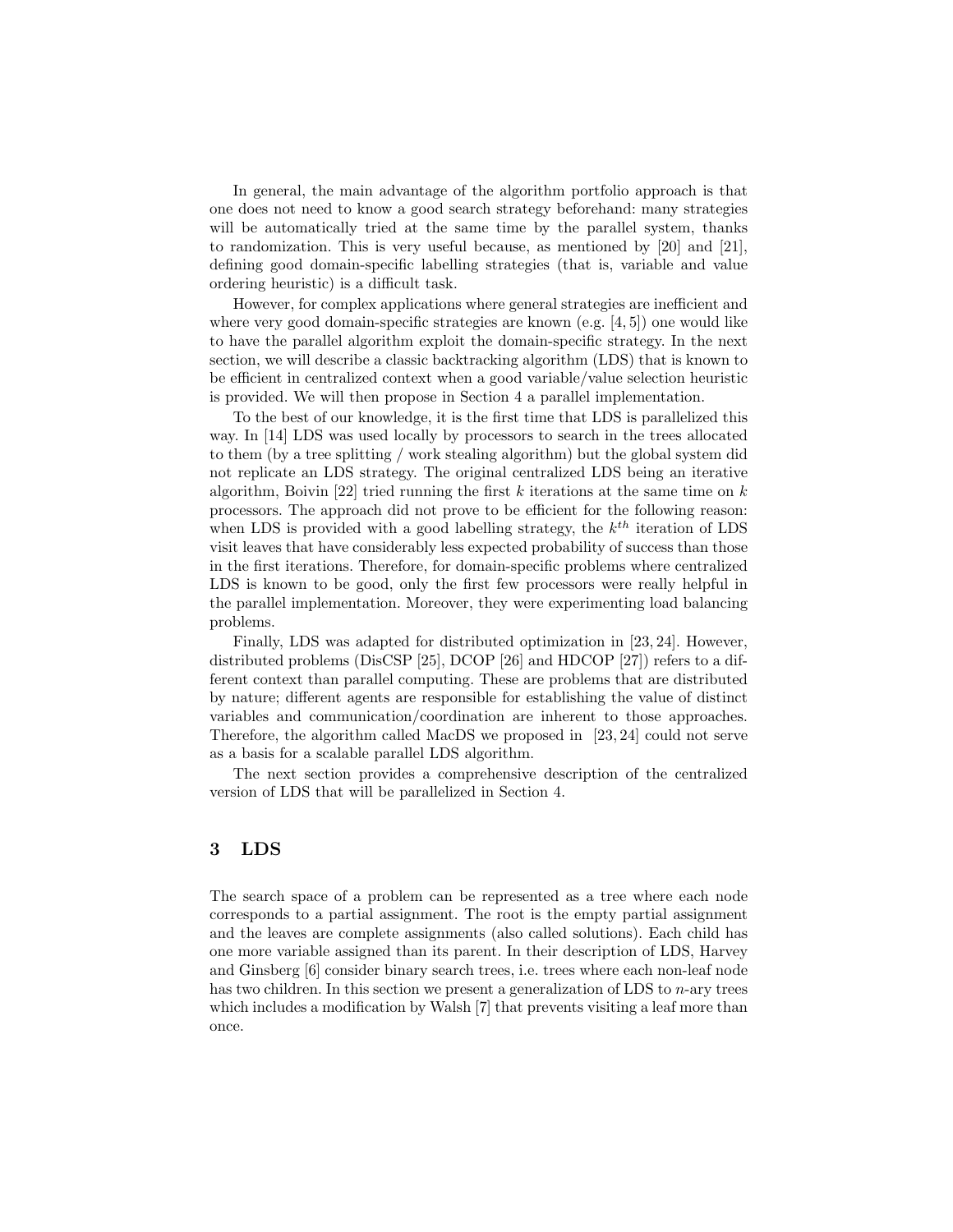The value ordering heuristic is a function that orders the children of a node from the child that will most likely lead to a solution to the child that is less likely to lead to a solution. When represented graphically, the left-child is the most likely one to lead to a solution and the right-child is the less likely one to lead to a solution. A discrepancy is a deviation from the first choice of the heuristic. We say that the first choice of the heuristic has zero discrepancy, the second choice has one discrepancy, the third choice has two discrepancies and so on. The discrepancy of a node is the sum of the discrepancies associated to each choice on the path from the root of the tree to the node. Figure 1 shows a search tree where the number of discrepancies is shown for each node.



Fig. 1. Search tree. The discrepancy of each node is written inside the node.

Harvey and Ginsberg demonstrated that, with a good value ordering heuristic, the expected quality of a leaf decreases as the number of discrepancies increases. For that reason, they proposed to visit the leaves with the fewest discrepancies first and to keep the leaves with the most discrepancies for the end. Algorithm 2 visits all the leaves that have exactly k discrepancies. Algorithm 1 launches the search to visit all leaves in increasing number of discrepancies.

| <b>Algorithm 1:</b> LDS( $[\text{dom}(X_1), \ldots, \text{dom}(X_n)]$ )                                                                       |  |
|-----------------------------------------------------------------------------------------------------------------------------------------------|--|
| for $k=0n$ do<br>$s \leftarrow \text{LDS-Probe}([\text{dom}(X_1), \ldots, \text{dom}(X_n)], k)$<br><b>if</b> $s \neq \emptyset$ then return s |  |
| return <sub>0</sub>                                                                                                                           |  |
|                                                                                                                                               |  |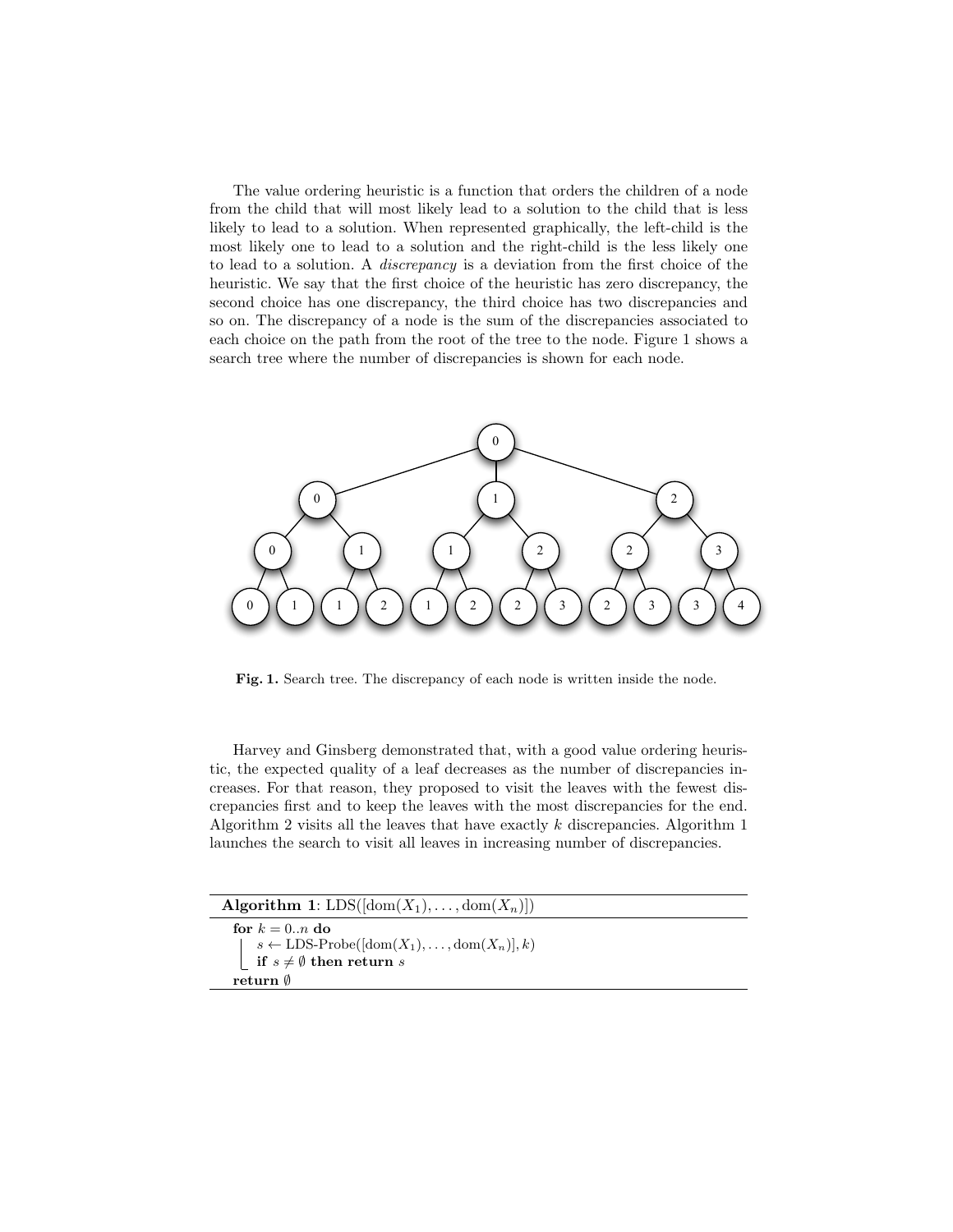**Algorithm 2:** LDS-Probe( $[\text{dom}(X_1), \ldots, \text{dom}(X_n)], k$ )

 $Candidates \leftarrow \{X_i \mid |dom(X_i)| > 1\}$ if  $Candidates = \emptyset$  then if  $dom(X_1), \ldots, dom(X_n)$  satisfies all the constraints then | return dom $(X_1), \ldots, \text{dom}(X_n)$ return ∅ Choose a variable  $X_i \in Candidates$ Let  $v_0, \ldots, v_{|\text{dom}(X_i)|-1}$  be the values in  $\text{dom}(X_i)$  sorted by preference of the heuristic.  $\underline{d} \leftarrow \max(0, k - \sum_{X_j \in Candidates \setminus \{X_i\}}(|\text{dom}(X_j)| - 1))$  $\overline{d} \leftarrow \min(|\text{dom}(X_i)| - 1, k)$ for  $d = d \cdot \overline{d}$  do  $s \leftarrow \text{LDS-Probe}(\text{dom}(X_1), \ldots, \text{dom}(X_{i-1}), \{v_d\},$  $dom(X_{i+1}), \ldots, dom(X_n)], k-d$ if  $s \neq \emptyset$  then return s return ∅

Harvey and Ginsberg showed, by analyzing binary search trees from different problems, that the quality of a heuristic can be approximated/described by the probability p of finding a solution in the left subtree if no mistakes were made in the current partial assignment. Similarly, we say that the probability of finding a solution in the right subtree is q. If the solution is unique, we have  $p + q = 1$ . If there is more than one solution, we have  $p + q \geq 1$  since there is a probability of having a solution both in the left subtree and the right subtree.

The better a heuristic is, the greater the ratio  $\frac{p}{q}$  is. The probability that a leaf with k discrepancies is a solution is  $p^{n-k}q^k$  since it involves branching k times on the right and  $n - k$  times on the left. Actually, that probability decreases according to constant rate  $\beta = -\ln\frac{p}{q}$ . Therefore, the probability is  $p^{n-k}q^k = p^n e^{-\beta k}$ . The parameter  $\beta$  characterizes the quality of the heuristic. The higher  $\beta$  is, the more likely the solutions will be concentrated in leaves having few discrepancies. In contrast, the extreme situation where  $\beta = 0$  corresponds to a heuristic that does no better than random variable/value selection (all leaves share the same probability of being a solution, and using an LDS would not be a logical choice).

Finally, the solution density D of a problem is the ratio between the expected number of solutions and the total number of leaves. Equation 1 gives the solution density for binary search trees.

$$
D = \frac{1}{2^n} \sum_{k=0}^n (p^n e^{-\beta k}) \binom{n}{k} \tag{1}
$$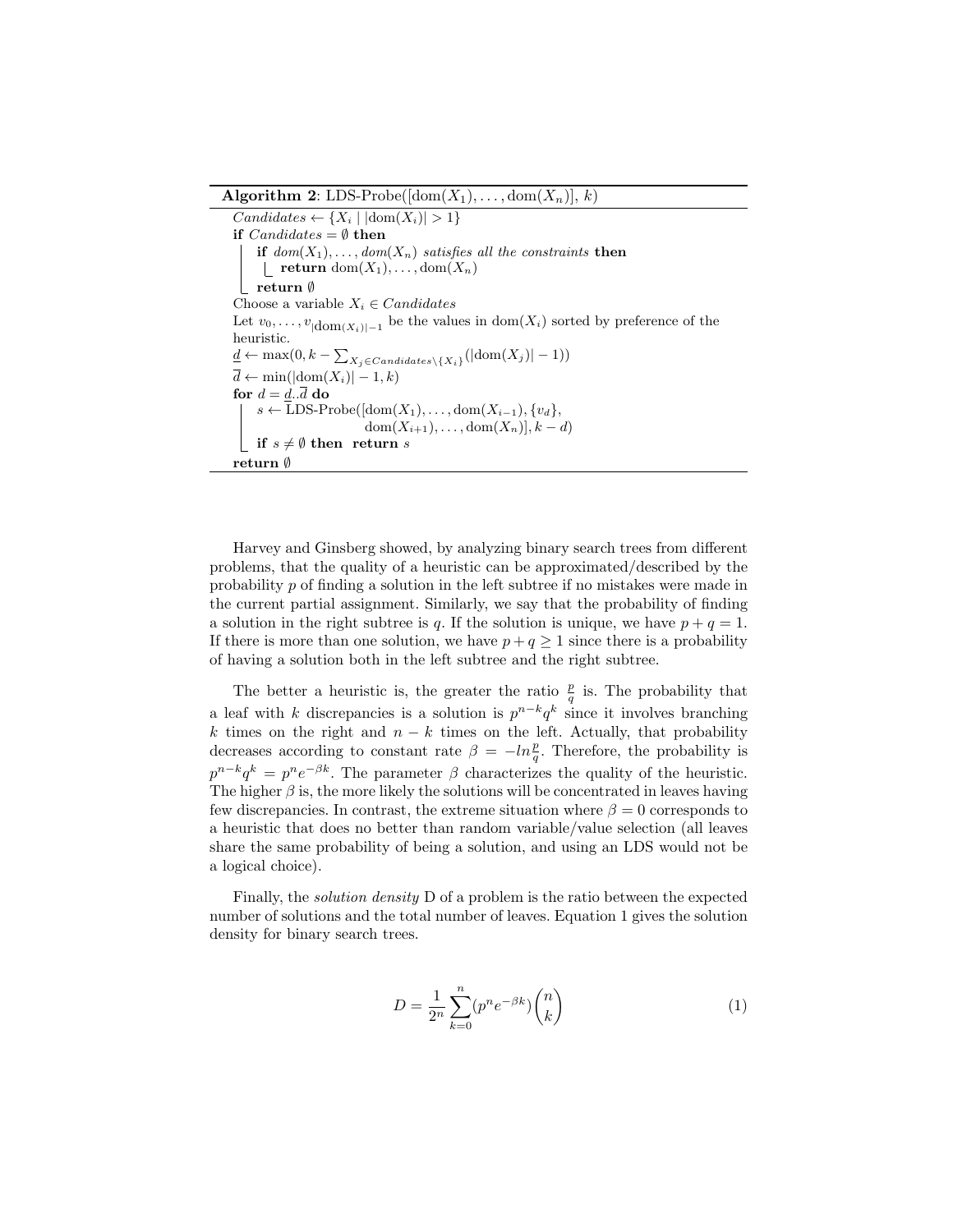## 4 PDS

We want to run an LDS search over multiple processors. Parallelization can be achieved in multiple ways but we set four goals that will influence our choices.

- 1. Search strategy preservation We want the leaves of the search tree to be visited in the same order than they are on a single processor. Suppose that we mark each leaf of the tree with the time as it appears on a wall clock at the moment the leaf is visited. We assume that the clock is precise enough to break any ties. The ordering of the leaves by their visiting time should be the same regardless of the number of processors used.
- 2. Workload balancing We want the amount of work assigned to each processor to be evenly spread. This goal is particularly difficult to reach when the constraints filter the variable domains and make the search tree unbalanced.
- 3. Robustness We aim at running the search on a large cluster of computers. It is frequent on those computers that a processor fails for different reasons and that the program must be restarted on another processor. It must be possible to identify which part of the search tree was assigned to the failing processor so that we can reassign this part of the search tree to another processor.
- 4. Minimizing the communication We aim at minimizing the communication between the processors. We actually want to avoid any communication. We make no assumptions about the geographical location of the processors and their ability to communicate. Communication should be limited to the broadcast of a solution.

We define a variation of LDS that we call PDS. Given there are  $\rho$  processors, each processor is labelled with an integer between 0 and  $\rho - 1$  called the processor id. There is exactly one process running on each processor. The number of processors  $\rho$  and the processor id are given as input to each process. These two parameters are sufficient to identify which nodes of the search tree will be explored by each process.

We label each leaf s of the search tree by its visit time  $t(s)$  in a standard LDS run on one processor. The first leaf to be visited has a visit time of  $t(s_0) = 0$ , the second leaf has a visit time of 1 and so on. We assign each leaf to a processor in a round-robin way by assigning a leaf s to processor  $t(s) \mod \rho$ . A processor j is only allowed to visit a leaf s that satisfies  $t(s) \mod p = j$  or an ancestor of such a leaf. Consequently, before branching on a child node, a processor  $i$  has to check whether this child leads to a leaf it can visit. We show how to perform this test.

Each call to Algorithm 4 corresponds to the visit of a node  $a$  in the search tree. The parameter  $k$  corresponds to the number of discrepancies that must lie on the path between the node a and the leaves. Let  $C(X_1, \ldots, X_n, k)$  be the number of leaves that have exactly  $k$  discrepancies in a search tree formed by the variables  $X_1, \ldots, X_n$ . The function  $C(X_1, \ldots, X_n, k)$  is recursively defined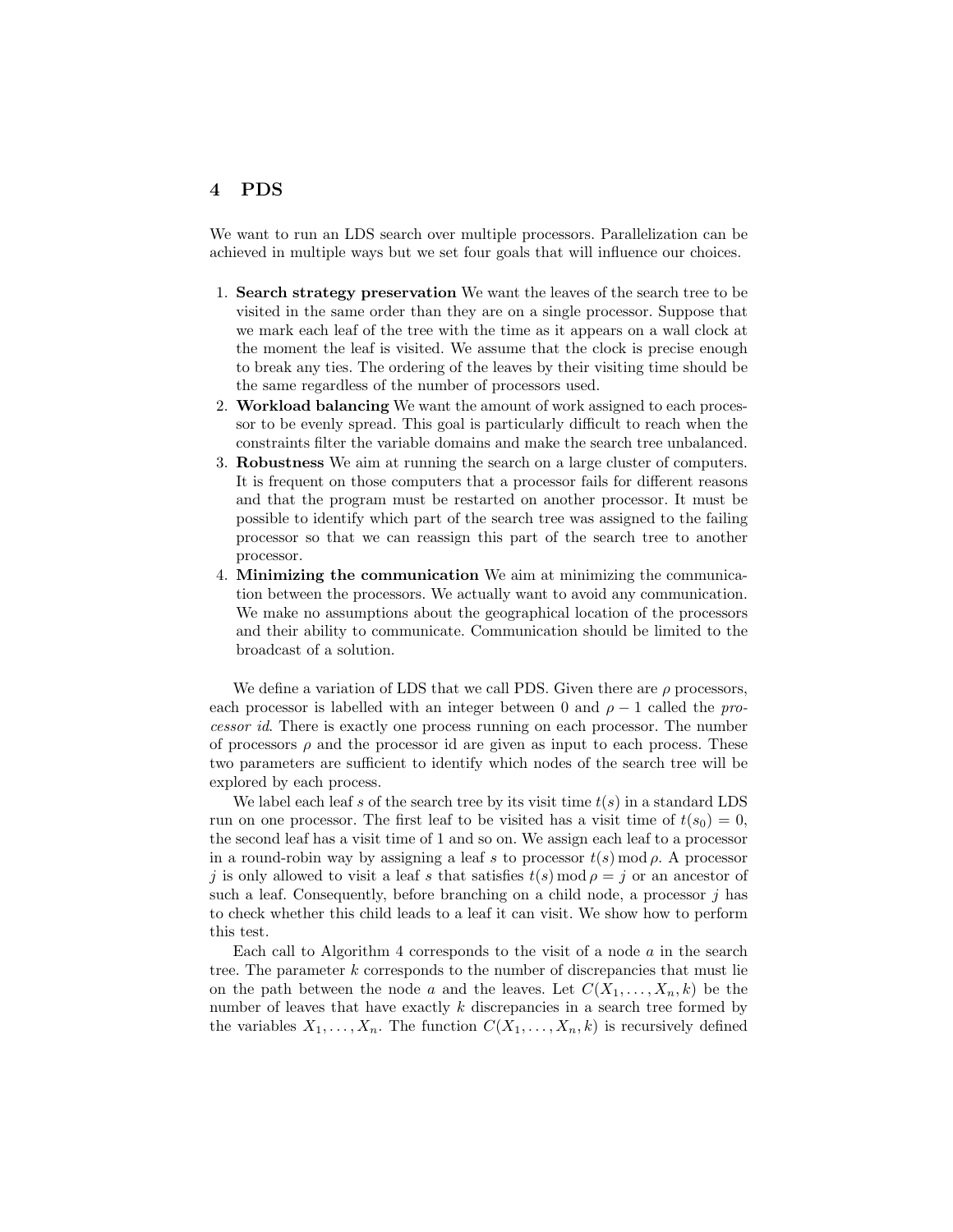as follows.

$$
C(X_1, ..., X_n, k) = \begin{cases} 0 & \text{if } k < 0\\ 1 & \text{if } k = 0\\ \sum_{i=0}^{\lfloor \text{dom}(X_n) \rfloor - 1} C(X_1, ..., X_{n-1}, k - i) & \text{otherwise} \end{cases}
$$
(2)

When all domains have cardinality two, the recursion becomes  $C(X_1, \ldots, X_n, k)$  $C(X_1, ..., X_{n-1}, k) + C(X_1, ..., X_{n-1}, k-1)$ . This recursion is the same that appears in Pascal's triangle to compute the binomial coefficients. We therefore have  $C(X_1, \ldots, X_n, k) = \binom{n}{k}$  when  $|\text{dom}(X_i)| = 2$ . Intuitively, since each variable generates at most one discrepancy, the number of solutions with k discrepancies is the number of ways one can choose  $k$  variables among the  $n$  variables. When the domains have cardinalities greater than two, the recursion can be understood as follows: the variable  $X_n$  can generate a number of discrepancies i between 0 and  $|dom(X_n)|-1$ . For each possible value of i, we count the number of solutions in the subtree of height  $n-1$  that have exactly  $k-i$  discrepancies.

By looking at equation (2), it seems that we consider a fixed ordering of the variables  $X_1, \ldots, X_n$ . However, the function returns the same value for any ordering. Consequently, the ordering used in Equation (2) does not need to be the same ordering as the one used by the search heuristic. In fact, the variable ordering imposed by the heuristic does not need to be static, but is required to be deterministic.

Consider a node a where a value is going to be assigned to  $X_n$  and none of the variables  $X_1, \ldots, X_n$  are assigned. The node a has for children the nodes  $c_0, \ldots, c_{|\text{dom}(X_n)|-1}$ . Let  $l(a, k)$  be the processor assigned to the left-most leaf with  $k$  discrepancies in the subtree rooted at  $a$ . From this construction, we have  $l(a, k) = l(c_0, k)$  since branching from a to  $c_0$  adds no discrepancies to the partial assignment and that both expressions refer to the same leaf. There are  $C(X_1, \ldots, X_{n-1}, k)$  leaves with k discrepancies in the subtree rooted at  $c_0$ . Since each of these leaves are assigned to the processors in a round-robin way, the processor assigned to the first leaf in the subtree rooted at  $c_1$  is therefore  $(l(c_0, k) + C(X_1, \ldots, X_{n-1}, k)$  mod  $\rho$ . The same reasoning applies for the other children leading to the following recursion.

$$
l(c_i, k-i) = \begin{cases} l(a,k) & \text{if } i = 0\\ (l(c_{i-1}, k-i+1) + C(X_1, \dots, X_{n-1}, k-i+1)) \bmod \rho \text{ otherwise} \\ (3) & \text{otherwise} \end{cases}
$$

We now have all the tools to present how the search strategy PDS proceeds. Each processor visits only the nodes that lead to one of its assigned leaves. For each node a with children  $c_0, c_1, \ldots$ , Algorithm 4 computes which processor will treat the left-most leaf of the subtree rooted at  $c_i$ . This allows computing a range of processors that will visit each child. If the current processor is among that range, then it branches to the child.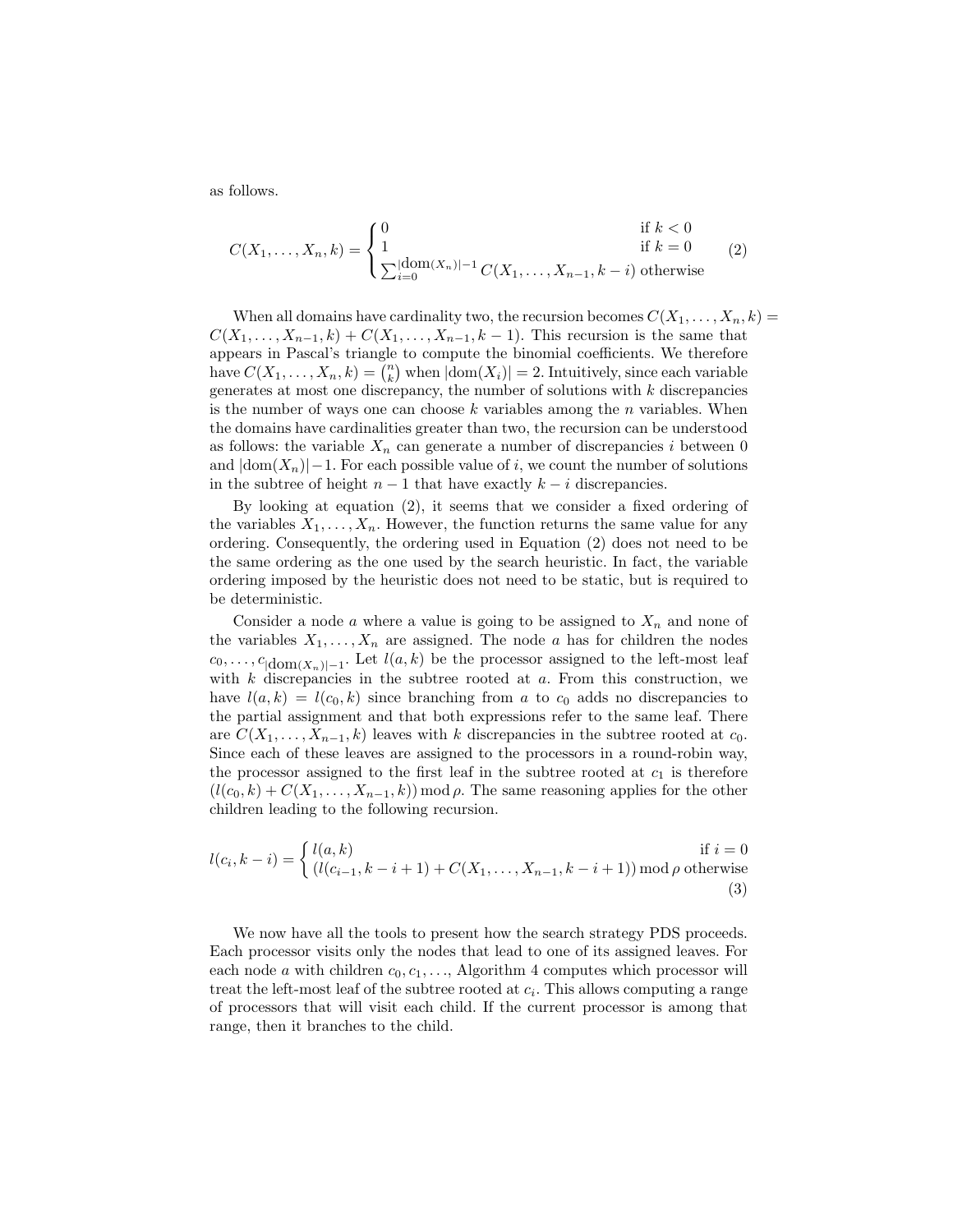Algorithm 3:  $\text{PDS}([\text{dom}(X_1), \ldots, \text{dom}(X_n)])$ 

 $l \leftarrow 0$ for  $k=0..n$ do  $s \leftarrow \text{PDS-Probe}([\text{dom}(X_1), \ldots, \text{dom}(X_n)], k, l)$  $l \leftarrow l + C({X_1, \ldots, X_n}, k) \mod \rho$ **if**  $s \neq \emptyset$  then return s return $\emptyset$ 

**Algorithm 4:** PDS-Probe( $[\text{dom}(X_1), \ldots, \text{dom}(X_n)], k, l$ )  $Candidates \leftarrow \{X_i \mid |dom(X_i)| > 1\}$ if  $Candidates = \emptyset$  then if  $dom(X_1), \ldots, dom(X_n)$  satisfies all the constraints then **return** dom $(X_1), \ldots, \text{dom}(X_n)$ return ∅ Choose a variable  $X_i \in Candidates$ Let  $v_0, \ldots, v_{|\text{dom}(X_i)|-1}$  be the values in  $\text{dom}(X_i)$  sorted by preference of the heuristic.  $\underline{d} \leftarrow \max(0, k - \sum_{X_j \in Candidates \setminus \{X_i\}}(|\text{dom}(X_j)| - 1))$  $\overline{d} \leftarrow \min(|\text{dom}(X_i)| - 1, k)$ for  $d = \underline{d} \cdot \overline{d}$  do  $z \leftarrow C(Candidates \setminus \{X_i\}, k - d)$ if  $z < \rho$  then if  $l < l + z \mod \rho$  then |  $processors \leftarrow \{l, \ldots, l + z - 1 \mod \rho\}$ else  $\lfloor$  processors  $\leftarrow \{0, \ldots l + z - 1 \mod p\} \cup \{l, \ldots, \rho - 1\}$ else  $\lfloor$  processors ← {0, ...,  $\rho$  – 1} // All processors if  $currentProcessor \in processors$  then s ← PDS-Probe( $\lbrack \text{dom}(X_1), \ldots, \text{dom}(X_{i-1}), \{v_d\},\$ dom $(X_{i+1}), \ldots, \text{dom}(X_n)], k-d, l$  $\bigsqcup$  if  $s\neq\emptyset$  then  $% \mathcal{O}_{\mathcal{A}}\left( \mathcal{A}\right)$  return  $s$  $l \leftarrow l + z \mod \rho$ return ∅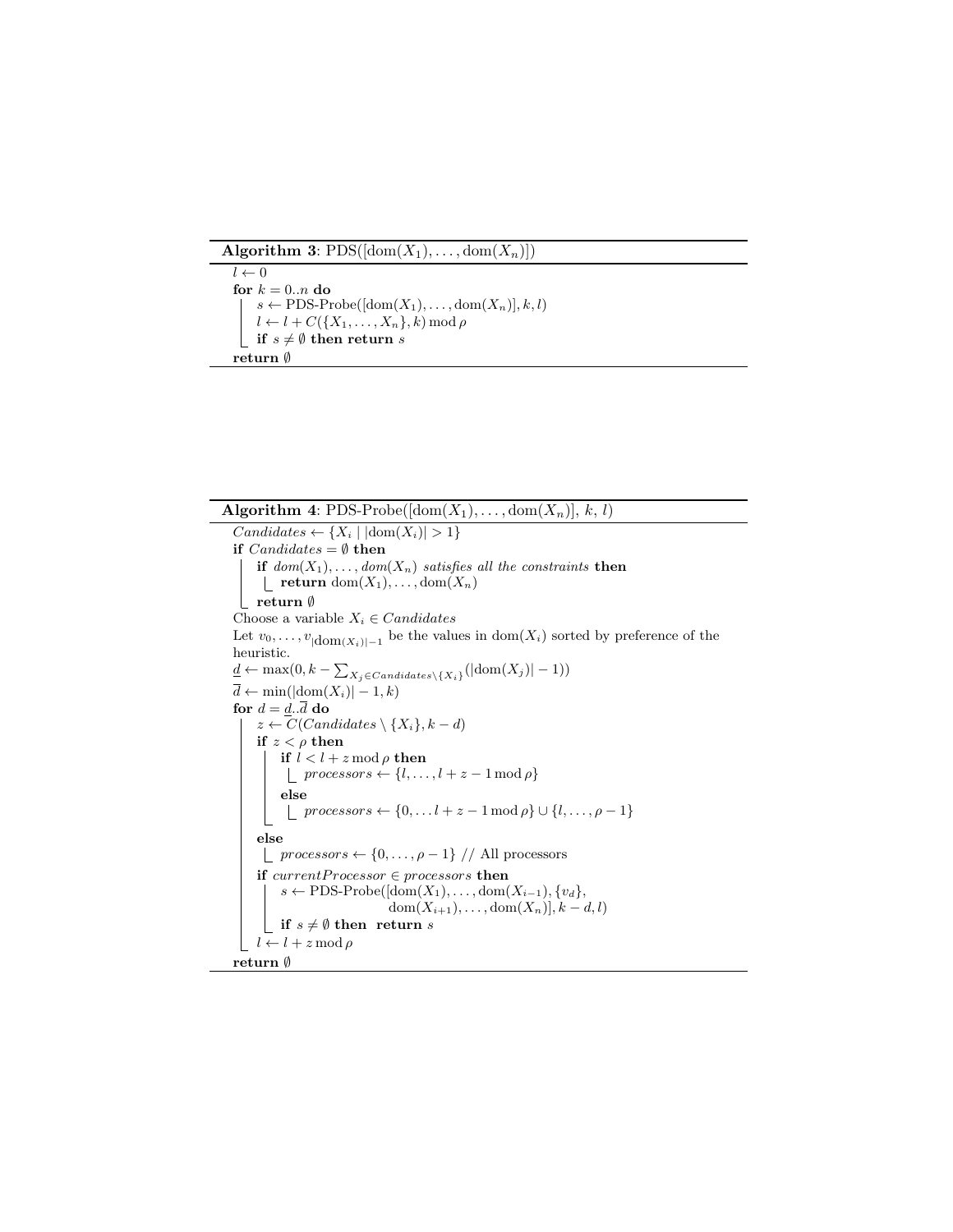#### 5 Analysis

This section provides an analysis of PDS in order to illustrate different properties of the algorithm. Section 4 showed how parallel cores can globally visit the leaves in the same order as the centralized algorithm would do. We now demonstrate the quality of the intrinsic workload balance that is achieved. First, when exploring the whole tree, the round-robin assignation of the processors insures that the difference between the number of leaves visited by two processors is at most one. Workload balancing is easy to achieve when considering complete search tree. However, it becomes harder to evenly divide the work among the processors when the tree is unbalanced. Search trees are often unbalanced when domain filtering and consistency technique are applied. We prove that when a value is filtered out of a variable domain and that a branch is cut from the tree, the workload is evenly reduced among all processors.

**Theorem 1.** Let n be the number of variables in the problem. If a branch is cut from the search tree, the number of leaves removed from the workload of each processor differs by at most  $n + 1$ .

*Proof.* The round-robin affection of the leaves with  $k$  discrepancies in a subtree guarantees that the number of leaves for each processor differs by at most one. Since we explore a subtree  $n+1$  times for solutions with 0, 1, ..., n discrepancies, the difference of workload between the processors is at most  $n + 1$  leaves.  $\square$ 

In addition to this, we provide empirical results showing that the performance of the algorithm never declines, even if we have more cores than there are leaves in the tree. This was done using a Monte Carlo approach reminiscent of what was done in [6] and [7].

We first generated very small trees for which we can easily have more cores than leaves (we chose  $n = 5$ , so we have  $2^5 = 32$  leaves). A thousand trees were randomly generated for a given  $\frac{p}{q}$  ratio (represented by the parameter  $\beta$ ) and a given expected density D (we used "moderate" values for those parameters we will provide results for other values later in this section). We then searched each tree using PDS, emulating the work of different numbers of cores and noted the "computation time" (number of nodes visited by the first core that finds a solution).  $<sup>1</sup>$ </sup>

Figure 2 shows the probability that a solution is found according to the computation time. For a given computation time, increasing the number of cores increases the probability that a solution has been found. With 32 cores, we have one processor per leaf. Passed that point, we have neither improvement nor deterioration. Figure 3 shows the same information in a different way.

It shows the average reduction of the computation time achieved when providing additional cores (in comparison with a single core).

 $^{\rm 1}$  We didn't include pruning in these experimentations. However, theorem 1 shows that we can define an upper bound on the amount of work removed from each processor when pruning is done.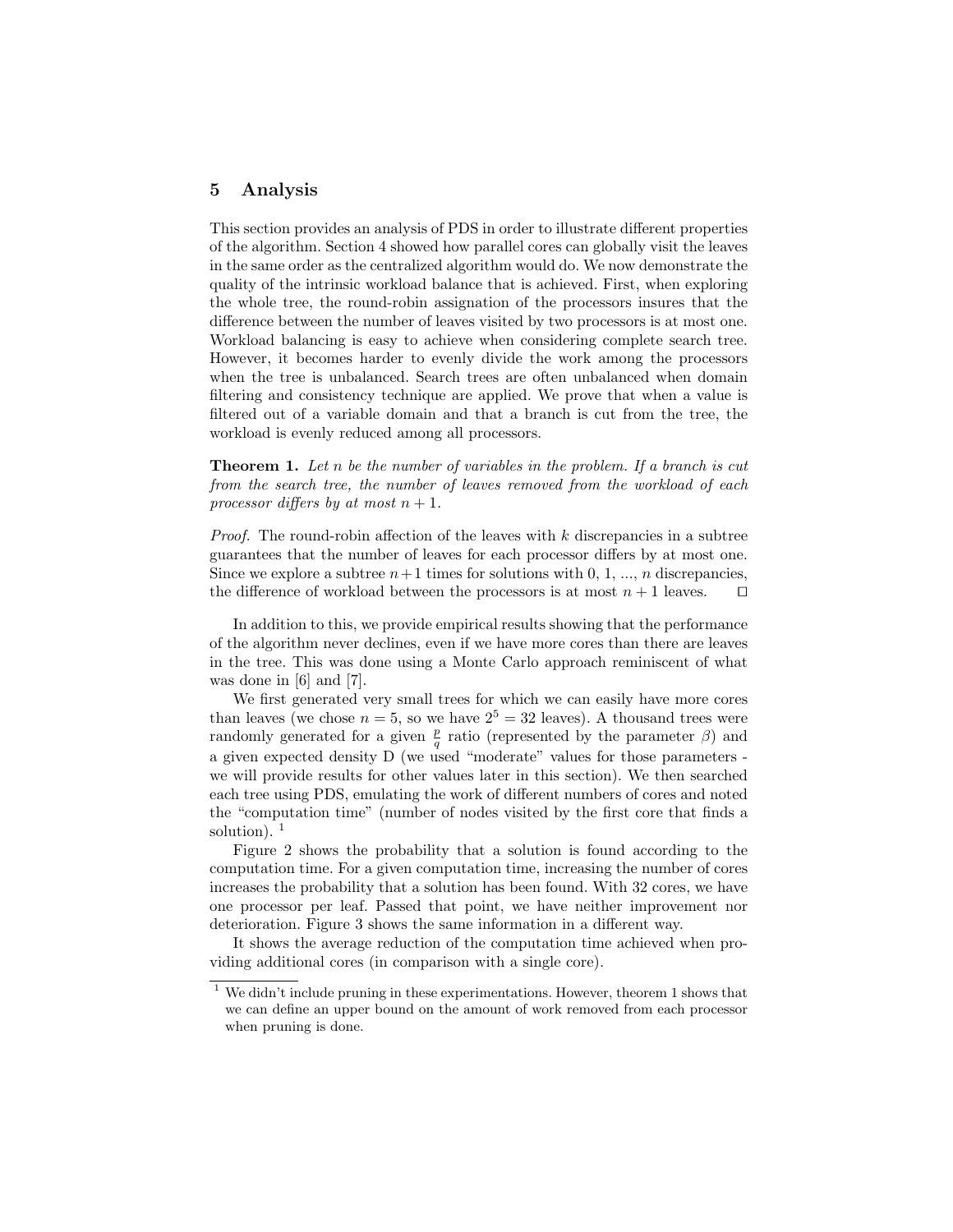This clearly illustrates that we always increase the performance when we provide more cores until we reach the number of leaves. From that point there is no more gain. It also illustrates well that the speedup as a function of the number of processors is far from being linear. This is caused by redundancy between cores visiting the same nodes although reaching different leaves.

Figures 4 and 5 provide the results for the same experiment, but for trees with  $n = 15$  variables. Although we did not execute the algorithm using  $2^{15}$ cores, it shows similar results. For a given solution density, solutions tend to be concentrated on the leaves having few discrepancies.

As the expected quality of a leaf decreases exponentially with its number of discrepancies (recall Section 3), adding more cores makes us visit additional leaves in the same computation time, but those leaves have smaller probability of success. This is a natural (and desired) consequence of using a good variable/value selection heuristics and a backtracking strategy visiting leaves in order of expected quality.

The next experiment (Figures 6 and 7) illustrates that, for a given number of cores, the redundancy between cores decreases as the size of the problems (number of variables) increases.

The previous result tends to show that huge problems would greatly gain from this parallelization. The next experiment studies the performance of the algorithm according to the quality of the variable/value selection heuristics used. We recall from Section 3 that the higher the  $\beta$  ratio is, the more likely the solutions will be concentrated in leaves having few discrepancies. In contrast, the extreme situation where  $\beta = 0$  simulates the use of a heuristic that does no better than random variable/value selection (all leaves share the same probability of being a solution, and using an LDS would not be a logical choice).

On Figure 8, the curve for 1 core shows that computation time decreases exponentially when  $\beta$  increases (the results we would get using the centralized version of LDS). Other curves show that when we provide additional cores, the computation time still decreases exponentially, but much more quickly.

Finally, the last experiment evaluates the algorithm according to problem density (Figures 9 and 10). The harder the problems are (low density), the more it pays to increase the number of cores. The easier they are (high density), the less useful it is to provide more cores.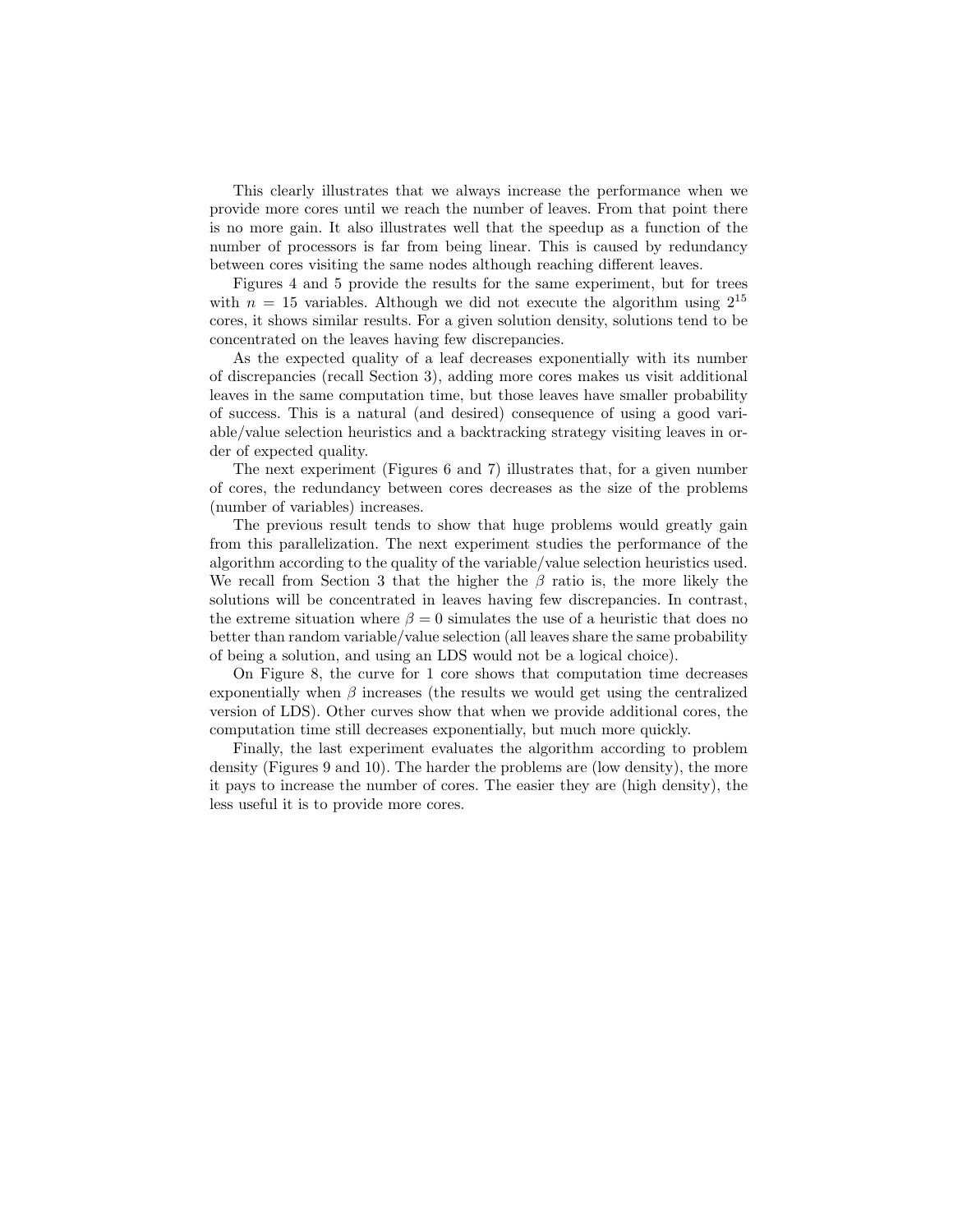

**Fig. 2.** Probability that a solution is found after some computation time  $[n = 5 \text{ vars}]$ ;  $\beta = 0.4; p^n = 0.04;$  density  $D = 0.0163$ 



Fig. 3. Computation time according to the number of cores used [ $n = 5$  vars;  $\beta = 0.4$ ;  $p^{n} = 0.04$ ; density  $D = 0.0163$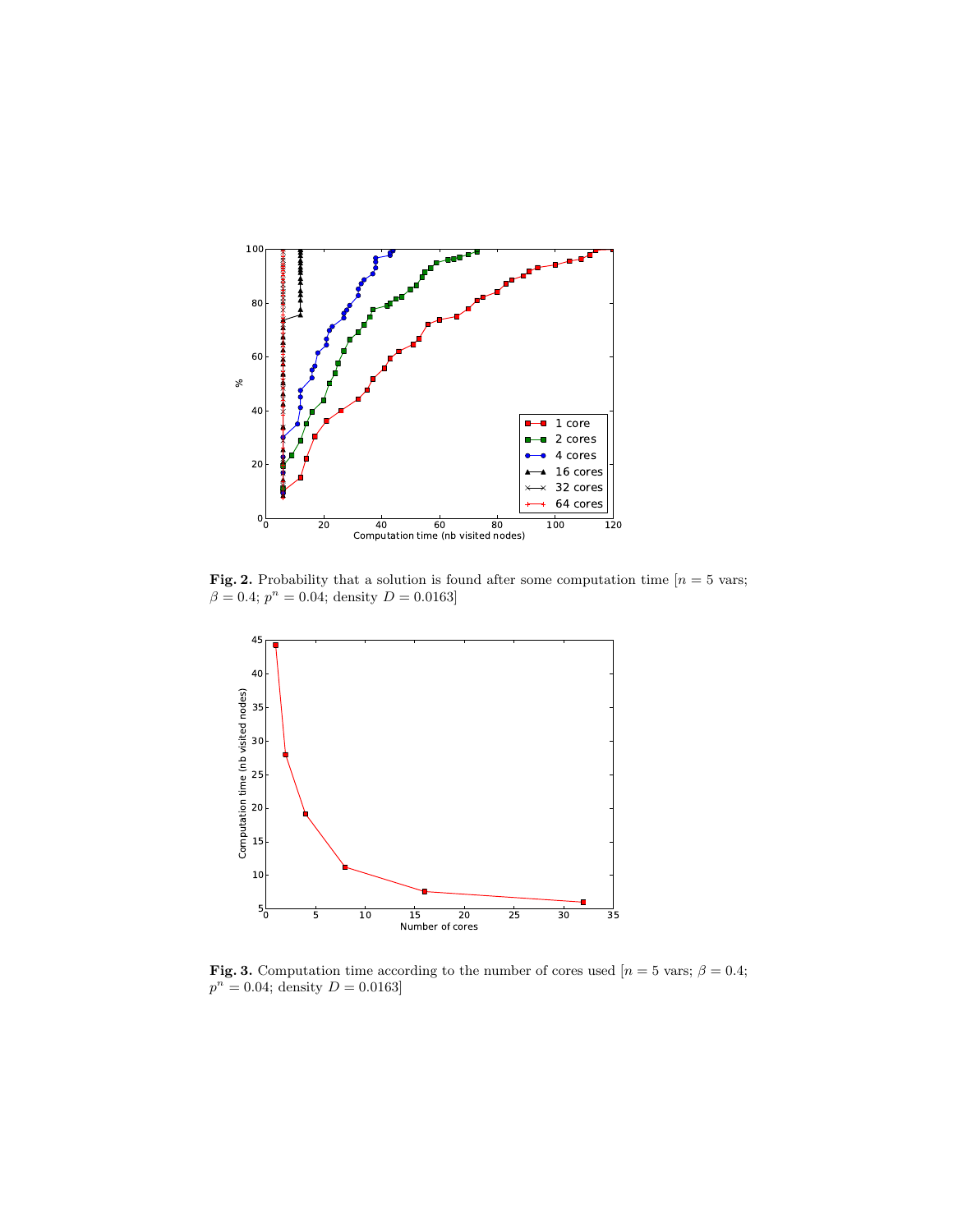

Fig. 4. Probability that a solution is found after some computation time  $[n = 15 \text{ vars};$  $\beta = 0.4; p^n = 0.04;$  density  $D = 0.0027$ 



Fig. 5. Computation time according to the number of cores used  $[n = 15 \text{ vars}; \beta = 0.4;$  $p^{n} = 0.04$ ; density  $D = 0.0027$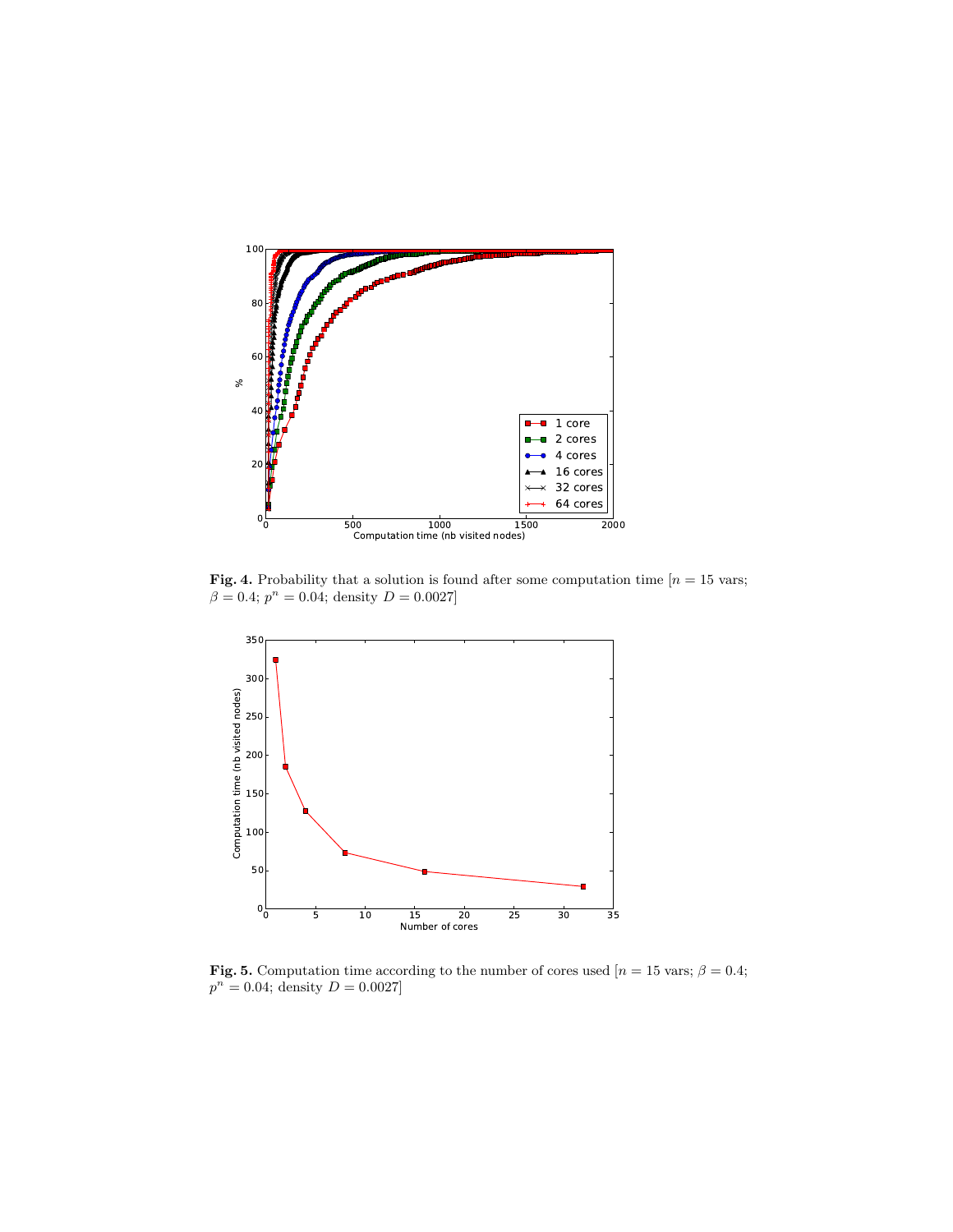

Fig. 6. Expected computation time according to the number of variables [ $\beta = 0.4$ ;  $p^n = 0.04$ 



Fig. 7. Reduction of computation time when providing more cores, for different problem sizes  $\beta = 0.4; p^n = 0.04$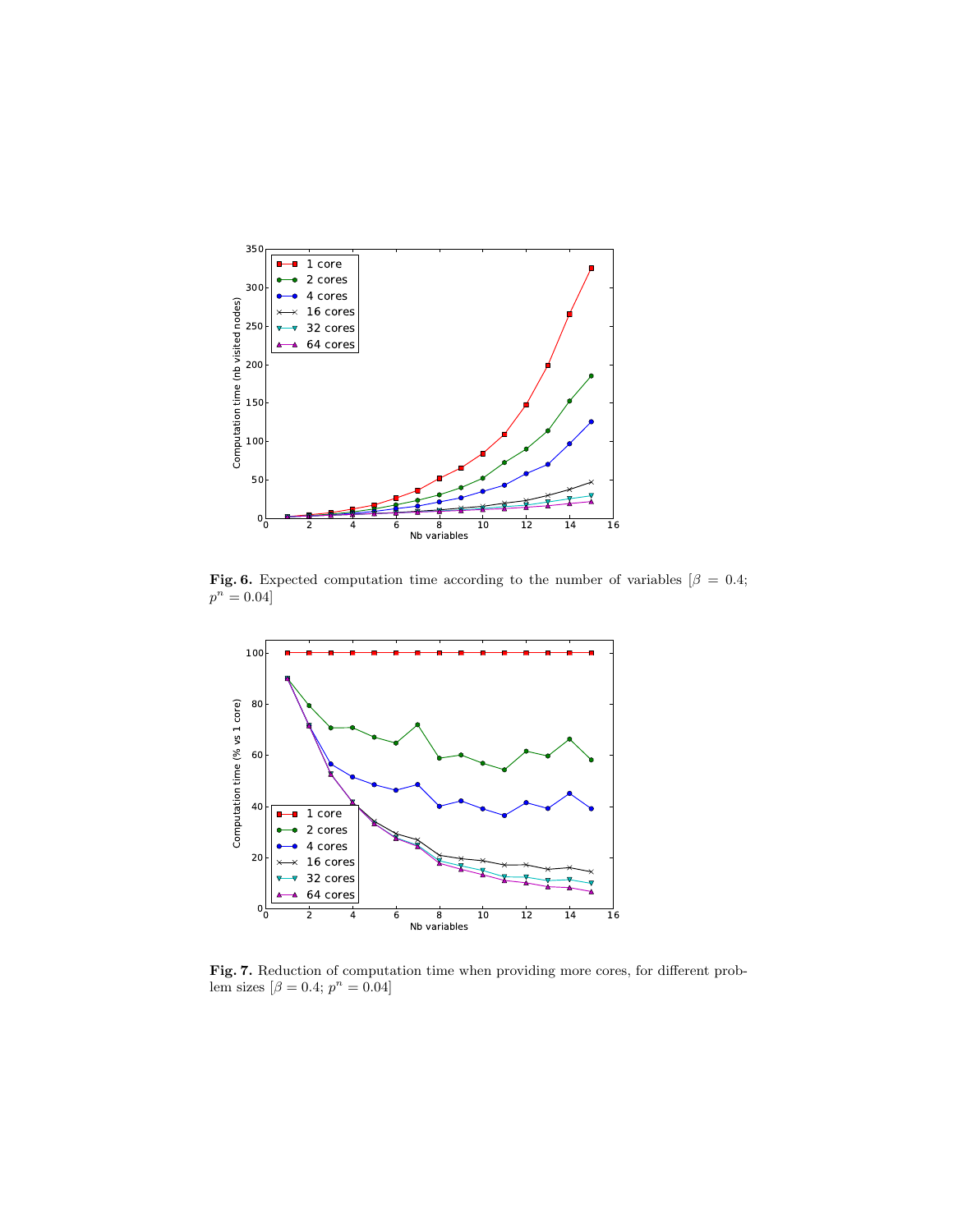

Fig. 8. Performance according to the quality of the variable/value selection heuristic  $[n = 15 \text{ vars};$  density  $D = 0.0400$  The higher the  $\beta$  is, the more likely solutions will be concentrated on leaves with fewer discrepancies. In the extreme case where  $\beta = 0$ , this simulates the use of a heuristic that does no better than random selection (all leaves have the same probability of being a solution).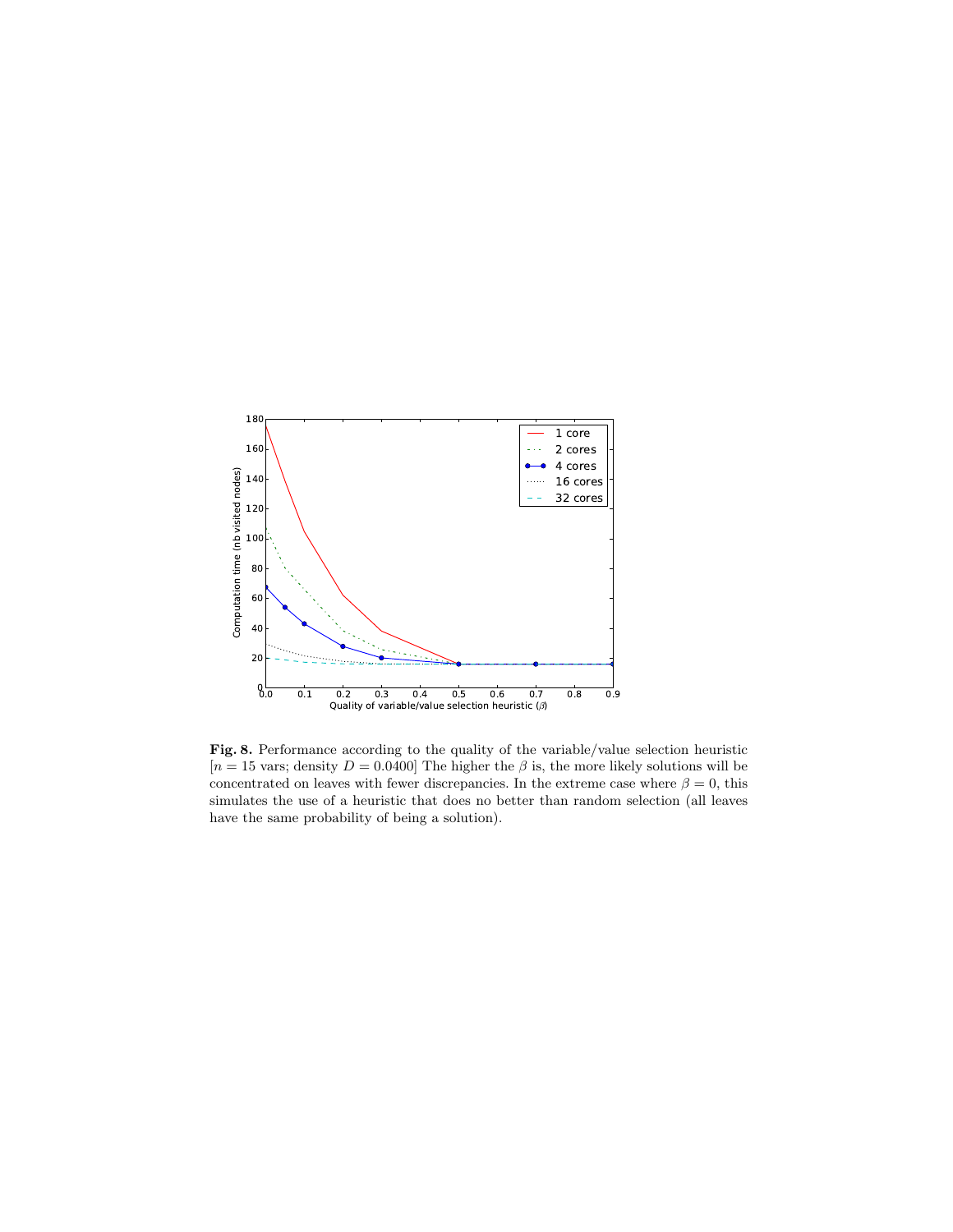

Fig. 9. Computation time according to solution density  $[n = 15 \text{ vars}; \beta = 0.4]$  The  $p<sup>n</sup>$  parameter goes from 0.05 to 0.9. This corresponds to trees with a solution density going from 0.0034 to 0.0604



Fig. 10. Computation time according to solution density  $[n = 15 \text{ vars}; \beta = 0.4]$  The  $p<sup>n</sup>$  parameter goes from 0.05 to 0.9. This corresponds to trees with a solution density going from 0.0034 to 0.0604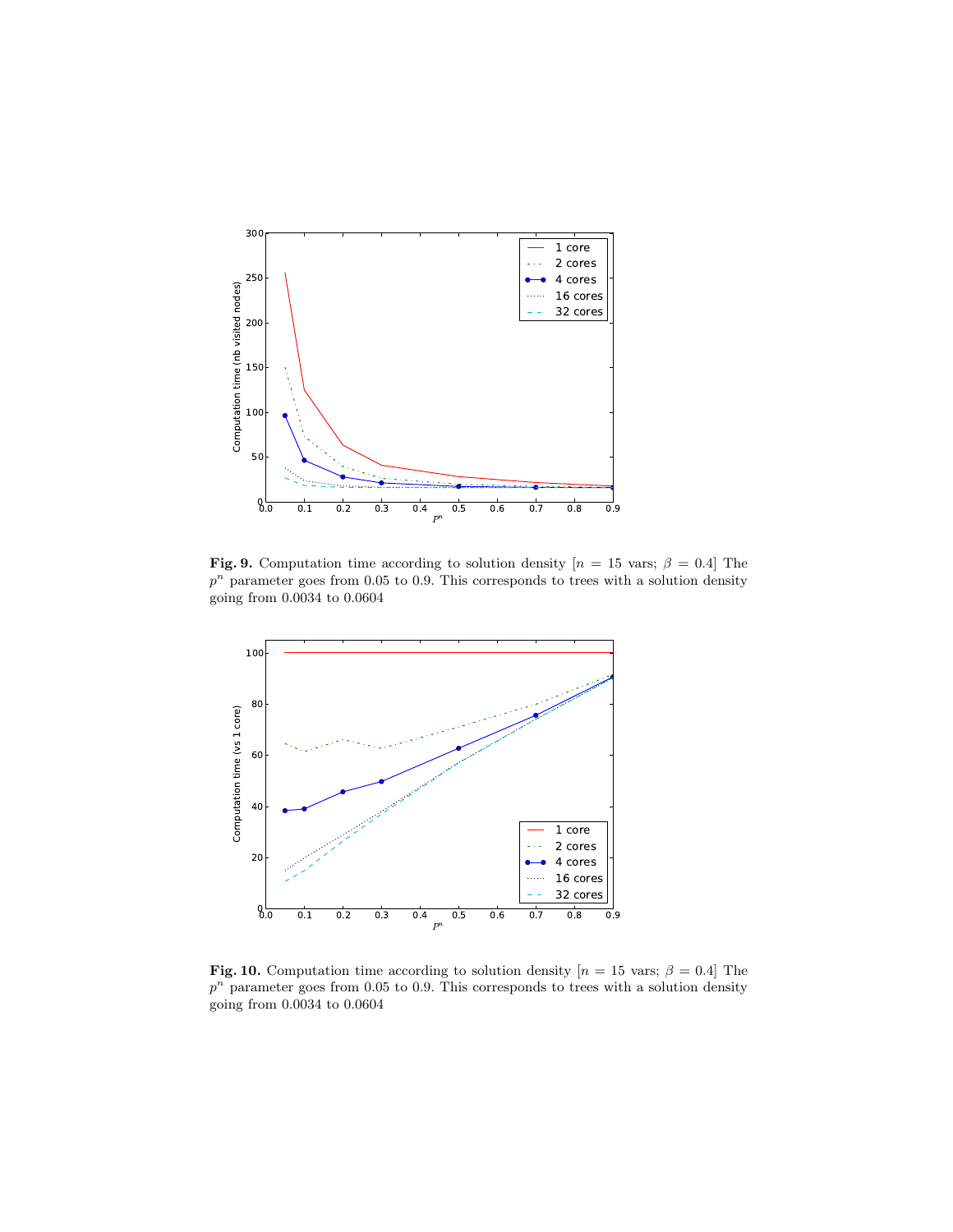## 6 Conclusion

We proposed a new parallelization scheme based on the LDS backtracking strategy. This parallelization does not alter the strategy since the order of visits of the nodes remains unchanged. Moreover, PDS provides an intrinsic workload balancing, it scales on multiple processors, and it is robust to hardware failures.

These properties make PDS a scalable algorithm that we intend to use to solve industrial problems for which excellent problem-specific variable/value selection heuristics are known.This is presently a work in progress and more developments are on their way. PDS will be implemented on a massively parallel supercomputer (7680 cores) in order to solve huge problems from the forest products industry.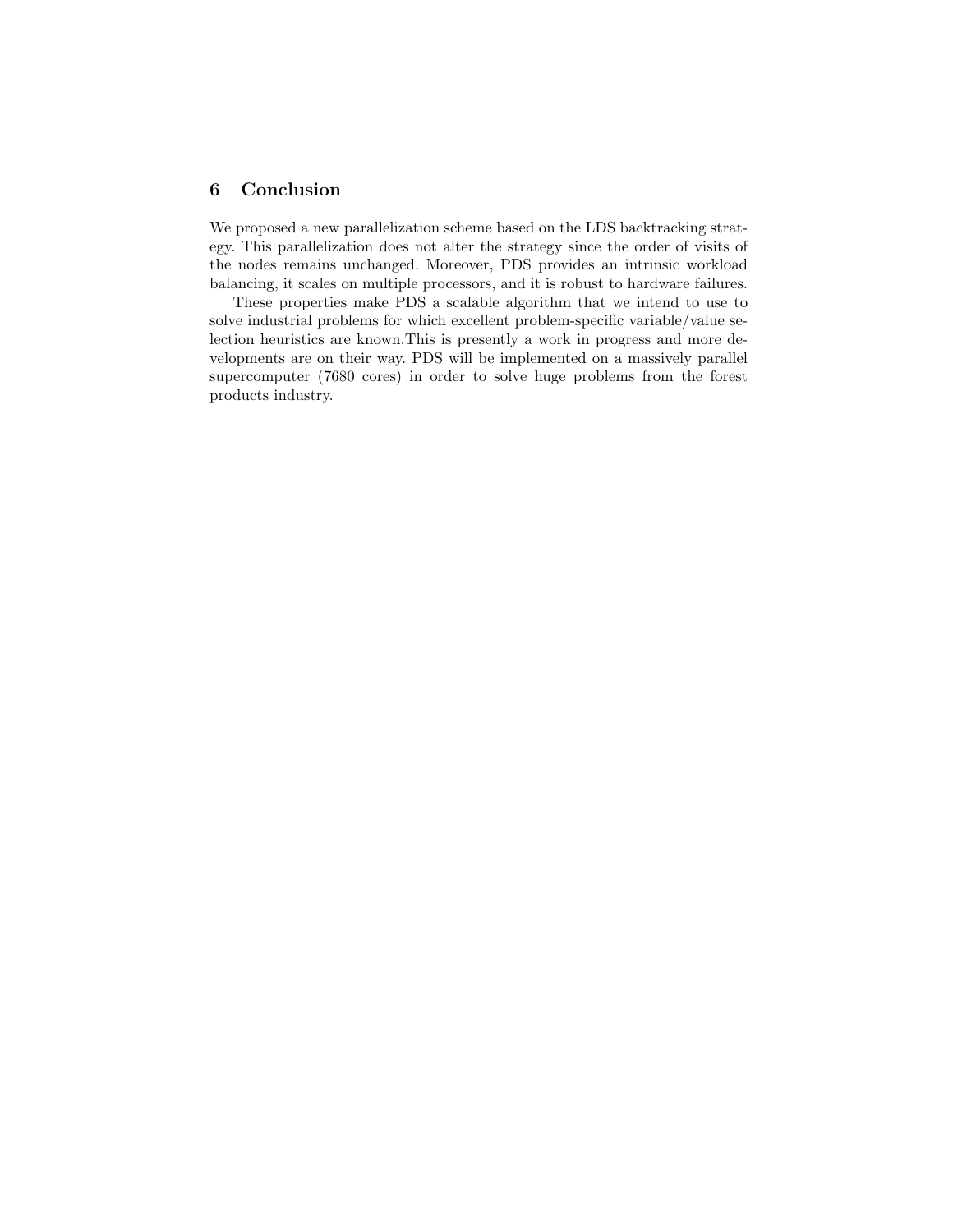#### References

- 1. Chabrier, A., Danna, E., Le Pape, C., Perron, L.: Solving a network design problem. Annals of Operations Research 130 (2004) 217–239
- 2. Le Pape, C., Perron, L., Régin, J.C., Shaw, P.: Robust and parallel solving of a network design problem. In: Proceedings of the Eighth International Conference on Principles and Practice of Constraint Programming (CP 2002). (2002) 633–648
- 3. Le Pape, C., Baptiste, P.: Heuristic control of a constraint-based algorithm for the preemptive job-shop scheduling problem. Journal of Heuristics 5 (1999) 305–325
- 4. Gaudreault, J., Forget, P., Frayret, J.M., Rousseau, A., Lemieux, S., D'Amours, S.: Distributed operations planning in the lumber supply chain: Models and coordination. International Journal of Industrial Engineering: Theory, Applications and Practice 17 (2010)
- 5. Gaudreault, J., Frayret, J.M., Rousseau, A., D'Amours, S.: Combined planning and scheduling in a divergent production system with co-production: A case study in the lumber industry. Computers Operations Research 38 (2011) 1238–1250
- 6. Harvey, W.D., Ginsberg, M.L.: Limited discrepancy search. In: Proceedings of the Fourteenth International Joint Conference on Artificial Intelligence (IJCAI 1995). (1995) 607–613
- 7. Walsh, T.: Depth-bounded discrepancy search. In: Proceedings of the Fifteenth International Joint Conference on Artificial Intelligence (IJCAI 1997). (1997) 1388– 1393
- 8. Beck, J.C., Perron, L.: Discrepancy-bounded depth first search. In: Proceedings of the Second International Workshop on Integration of AI and OR Techniques in Constraint Programming for Combinatorial Optimization Problems (CP-AI-OR 2000). (2000) 8–10
- 9. Perron, L.: Search procedures and parallelism in constraint programming. In: Proceedings of Fifth International Conference on Principles and Practice of Constraint Programming (CP 1999). (1999) 346–360
- 10. Vidal, V., Bordeaux, L., Hamadi, Y.: Adaptive k-parallel best-first search: A simple but efficient algorithm for multi-core domain-independent planning. In: Proceedings of the Third International Symposium on Combinatorial Search (SOCS 2010). (2010)
- 11. Bordeaux, L., Hamadi, Y., Samulowitz, H.: Experiments with massively parallel constraint solving. In: Proceedings of the Twenty-First International Joint Conference on Artificial Intelligence (IJCAI 2009). (2009) 443–448
- 12. Michel, L., See, A., Van Hentenryck, P.: Transparent parallelization of constraint programming. INFORMS J. on Computing 21 (2009) 363–382
- 13. Chu, G., Schulte, C., Stuckey, P.J.: Confidence-based work stealing in parallel constraint programming. In: Proceedings of the Fifteenth International Conference on Principles and Practice of Constraint Programming (CP 2009). (2009) 226–241
- 14. Xie, F., Davenport, A.: Massively parallel constraint programming for supercomputers: Challenges and initial results. In: The Seventh International Conference on Integration of AI and OR Techniques in Constraint Programming for Combinatorial Optimization Problems (CP-AI-OR 2010). (2010) 334–338
- 15. Shylo, O.V., Middelkoop, T., Pardalos, P.M.: Restart strategies in optimization: Parallel and serial cases. Parallel Computing 37 (2010) 60–68
- 16. Luby, M., Sinclair, A., Zuckerman, D.: Optimal speedup of las vegas algorithms. Information Processing Letters 47 (1993) 173–180